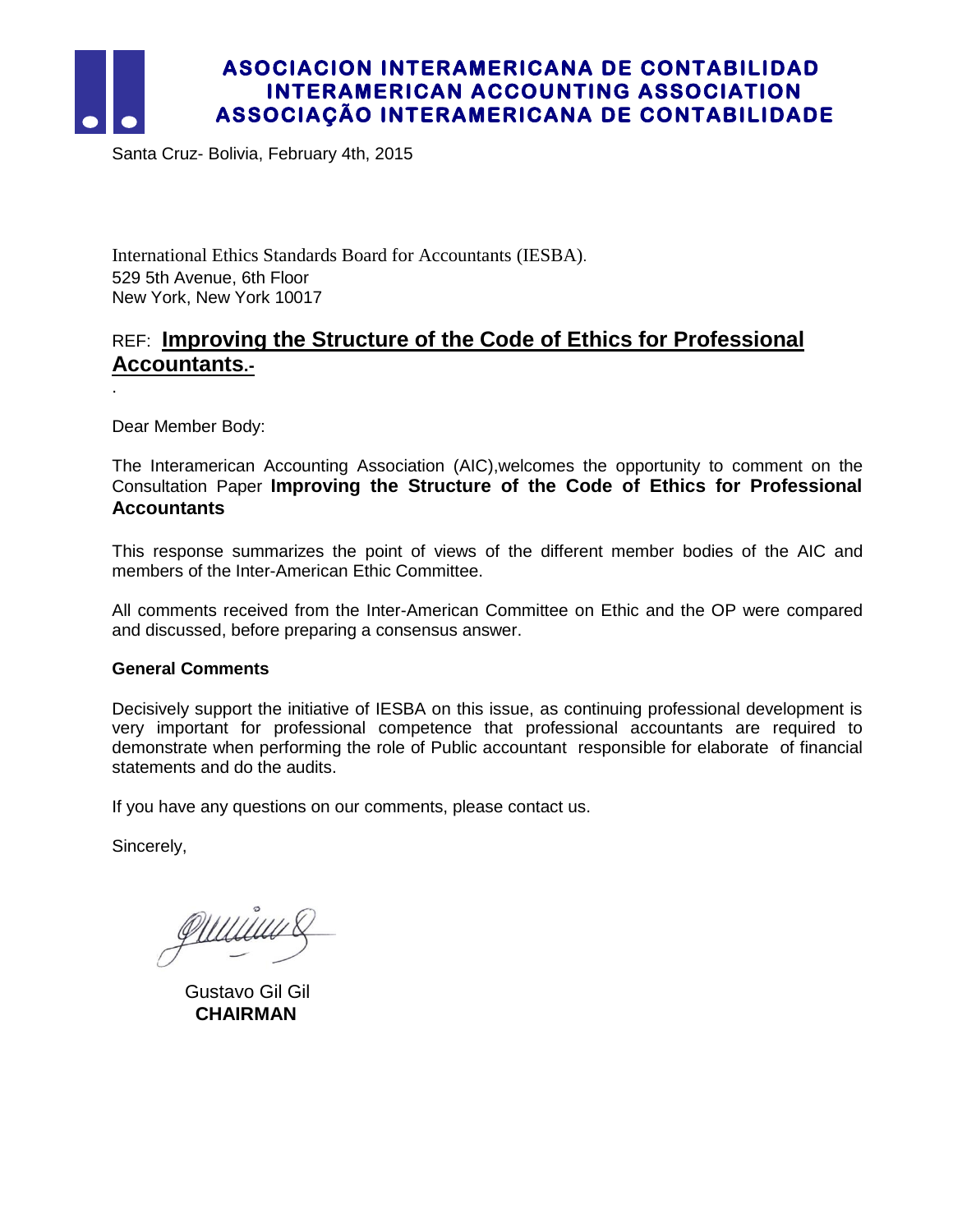

.

# **ASOCIACION INTERAMERICANA DE CONTABILIDAD INTERAMERICAN ACCOUNTING ASSOCIATION ASSOCIAÇÃO INTERAMERICANA DE CONTABILIDADE**

**Comment Letter of the Interamerican Accounting Association - AIC on public discussion paper referred to: Improving the Structure of the Code of Ethics for Professional Accountants**

According to the instructions in the document, we have answered questions included in it. Please see our responses listed below.

### **Question 1**

**Do you believe that the approach outlined in this Consultation Paper, as reflected in the Illustrative Examples, would be likely to achieve IESBA's objective of making the Code more understandable? If not, why not and what other approaches might be taken?** 

In our opinion, we believe that with the described examples is achieved the objectives of the IESBA, to make the Code more understandable to the accounting professional community.

### **Question 2**

**Do you believe that the approach outlined in this Consultation Paper, as reflected in the Illustrative Examples would be likely to make the Code more capable of being adopted into laws and regulations, effectively implemented and consistently applied? If not, why not and what other approaches might be taken?** 

Definitely Yes, because described examples allow a much greater and better understanding of the Code , and this will facilitate its adaptation to the local laws and regulations, by the understanding that they will use the Code in a more efficient and effective way.

### **Question 3 -**

**Do you have any comments on the suggestions as to the numbering and ordering of the content of the Code (including reversing the order of extant Part B and Part C), as set out in paragraph 20 of the Consultation Paper?**

We consider that the numerical structure and this ordered of the Code, is adequate and sufficiently clear for proper handling and understanding of it, which enable better utilization and application of the Code.

## **Question 4 -**

**Do you believe that issuing the provisions in the Code as separate standards or rebranding the Code, for example as International Standards on Ethics, would achieve benefits such as improving the visibility or enforceability of the Code?** 

According to our point of view, classifying the code on standards of ethics, would allow two important things: a) A more efficient and effective use (b) better